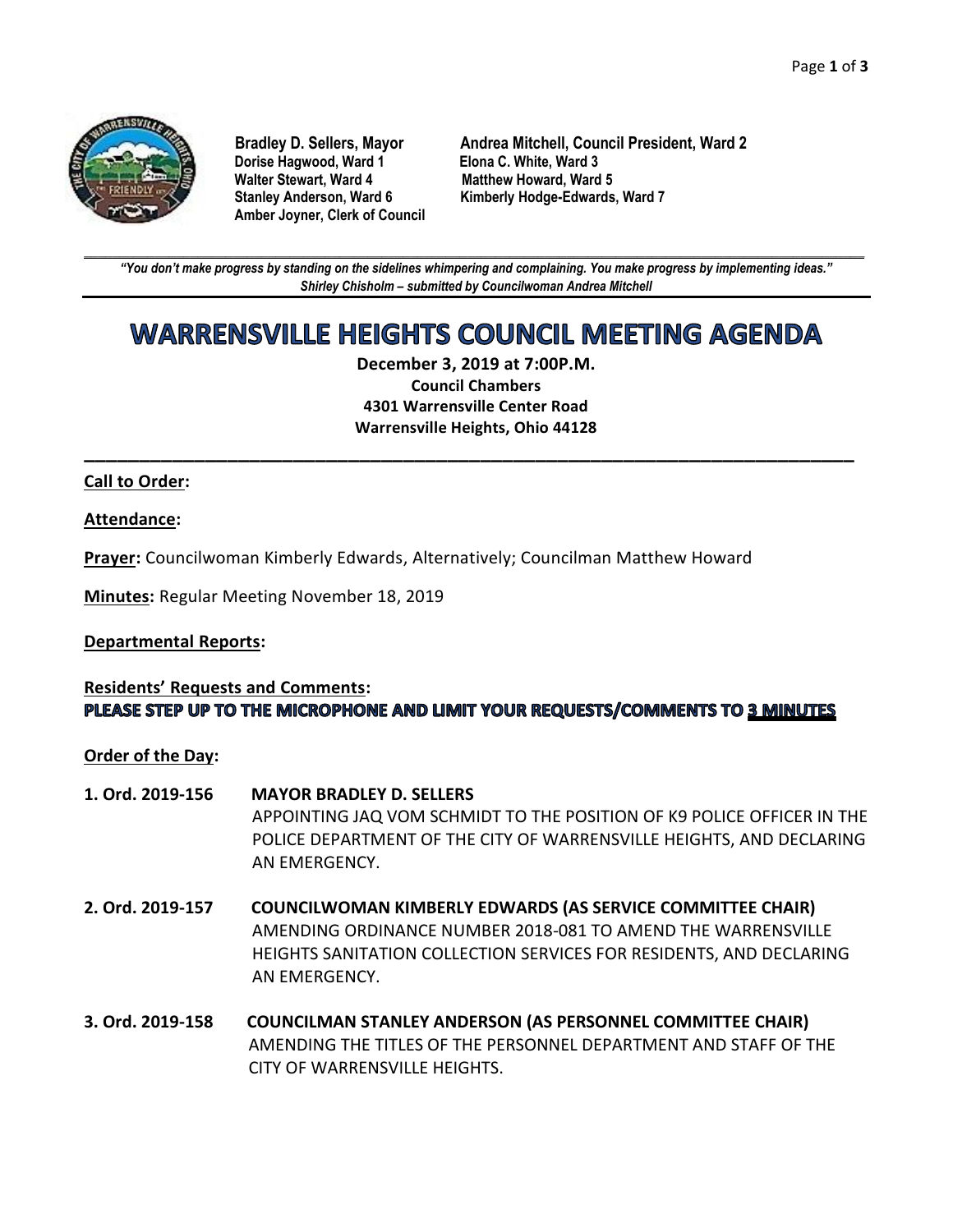**4. Ord. 2019-159 COUNCILMAN STANLEY ANDERSON (AS PERSONNEL COMMITTEE CHAIR)** AMENDING ORDINANCE NUMBER 2019-038 (SALARY RANGES) IN ORDER TO AMEND THE TITLES OF THE PERSONNEL DIRECTOR AND PERSONNEL CLERK OF THE CITY OF WARRENSVILLE HEIGHTS.

## **5. Ord. 2019-160 MAYOR BRADLEY D. SELLERS** AUTHORIZING THE MAYOR AND OTHER OFFICIALS OF THE CITY OF WARRENSVILLE HEIGHTS, AS APPROPRIATE, TO DISPOSE OF VEHICLES FROM THE POLICE DEPARTMENT THAT ARE NO LONGER IN USE.

## **6. Ord. 2019-161 COUNCILMAN MATTHEW HOWARD (AS PLANNING COMMISSION CHAIR)** ACCEPTING THE RECOMMENDATION OF THE PLANNING COMMISSION TO APPROVE THE APPLICATION OF THOMAS OWINGS OF PERSPECTUS ARCHITECTURE, LLC, REPRESENTING CLEVELAND CLINIC SOUTH POINTE HOSPITAL, FOR THE TEMPORARY INSTALLATION OF A MAGNETIC RESONANCE IMAGING (MRI) TRAILER FOR CLEVELAND CLINIC SOUTH POINTE HOSPITAL TO BE LOCATED AT 4100 WARRENSVILLE CENTER ROAD, WARRENSVILLE HEIGHTS, OHIO 44122, PPN 761-12-019.

## **7. Res. 2019-052 MAYOR BRADLEY D. SELLERS** AUTHORIZING THE MAYOR TO APPROVE THE COMMUNITY REINVESTMENT AREA RESIDENTIAL TAX ABATEMENT APPLICATION OF GWENDOLYN AND CURTIS BLOXSON FOR 1212 HALL WAY, LOCATED IN CINEMA PARK, PERMANENT PARCEL NUMBER 762-08-054, PURSUANT TO CHAPTER 3735 OF THE OHIO REVISED CODE.

## **8. Res. 2019-053 MAYOR BRADLEY D. SELLERS** AUTHORIZING THE MAYOR TO APPROVE THE COMMUNITY REINVESTMENT AREA RESIDENTIAL TAX ABATEMENT APPLICATION OF CHARISSE COLSTON AND BRIAN CUFF, JR. FOR 15100 RUBY LANE, LOCATED IN CINEMA PARK, PERMANENT PARCEL NUMBER 762-08-048, PURSUANT TO CHAPTER 3735 OF THE OHIO REVISED CODE.